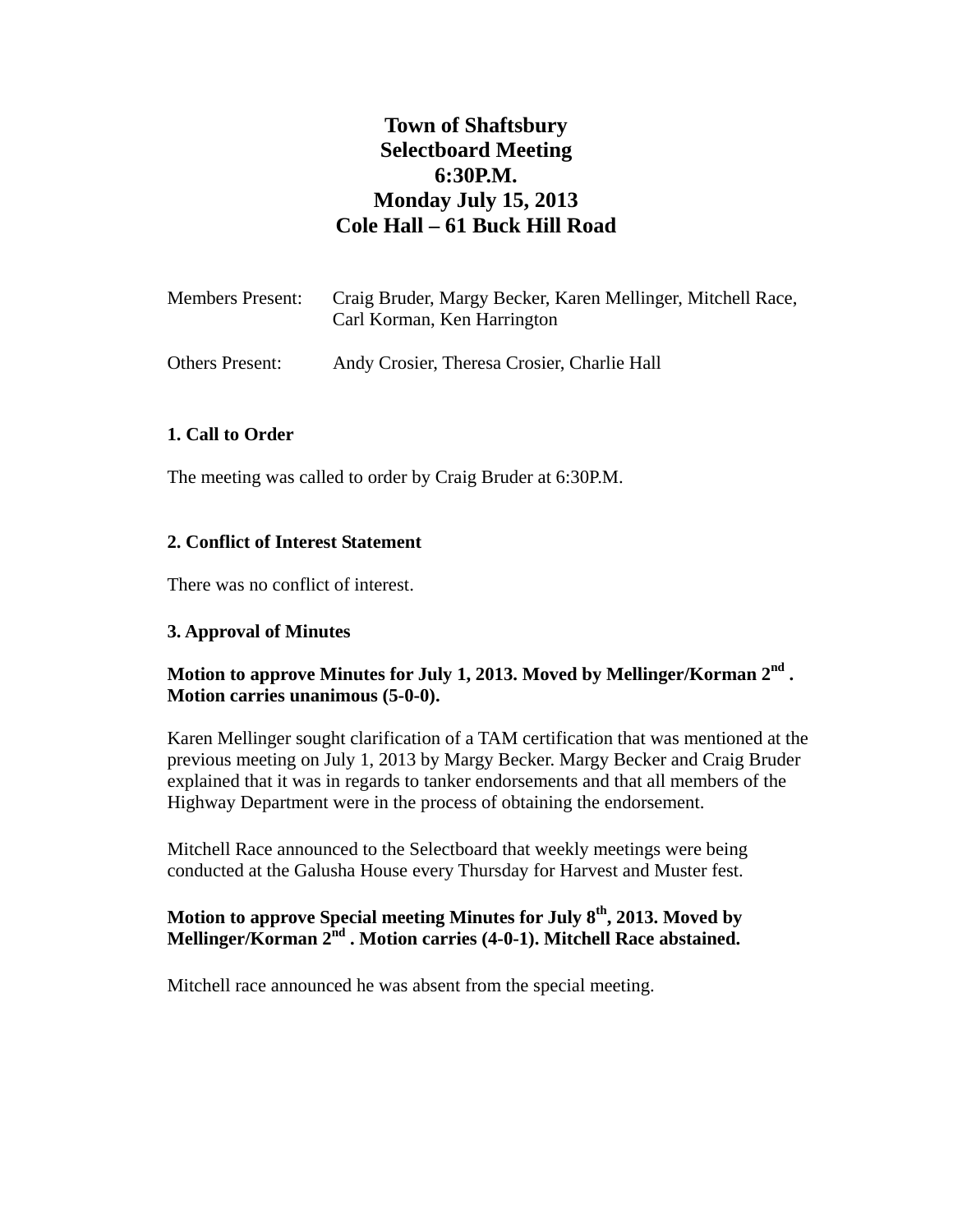### **4. Approval of Warrants**

 **Motion to approve Warrant PR01R in the amount of \$126.32. Moved by Mellinger/Korman 2nd . Motion carries unanimously (5-0-0).**

 **Motion to approve Warrant #01 in the amount of \$13,323. Moved by**  Mellinger/Korman 2<sup>nd</sup> . Motion carries (5-0-0).

 **Motion to approve Warrant #02 in the amount of \$99,251. Moved by Mellinger/Korman 2nd . Motion carries unanimously (5-0-0).**

 **Items of interest over \$1,000:** William Barney Construction, Blue Cross Blue Shield Vermont, William E. Daley Inc., Edward Legace logging, Endyne Inc., Ferguson Water Works, John Ray & Son, KAS Inc., MSK Engineering & Design, Sycamore Landscape, UI Insurance Services Inc., Vermont League of Cities & Towns, VLCT, Wills Insurance.

Karen Mellinger requested more information on the items of interest involving William Barney Construction & William E. Daley Inc. involving the splitting up of purchases for gravel.

 **Motion to approve items over \$1,000 carries unanimously (5-0-0).**

#### **5. 6:40P.M. Announcements**

Margy Becker announced that the logging project at the landfill site is satisfactory to the requirements of the town.

### **6. Public Comments**

 Andy and Theresa Crosier joined the Selectboard table to discuss a composed letter they had written about issues regarding Circle Drive. The residents were concerned that the road was not a priority to repair as it has been damaged by washouts. The letter detailed the erosion of gravel onto lawns due to washout. The residents were upset at the lack of response by the town as they felt there was no immediate plan to correct the issues on Circle Drive. Andy Crosier had corresponded with Road Foreman Terry Stacy about solutions to fix the issue. Karen Mellinger noted a concern with debris from gravel ending up on the lawns of other residents in her area.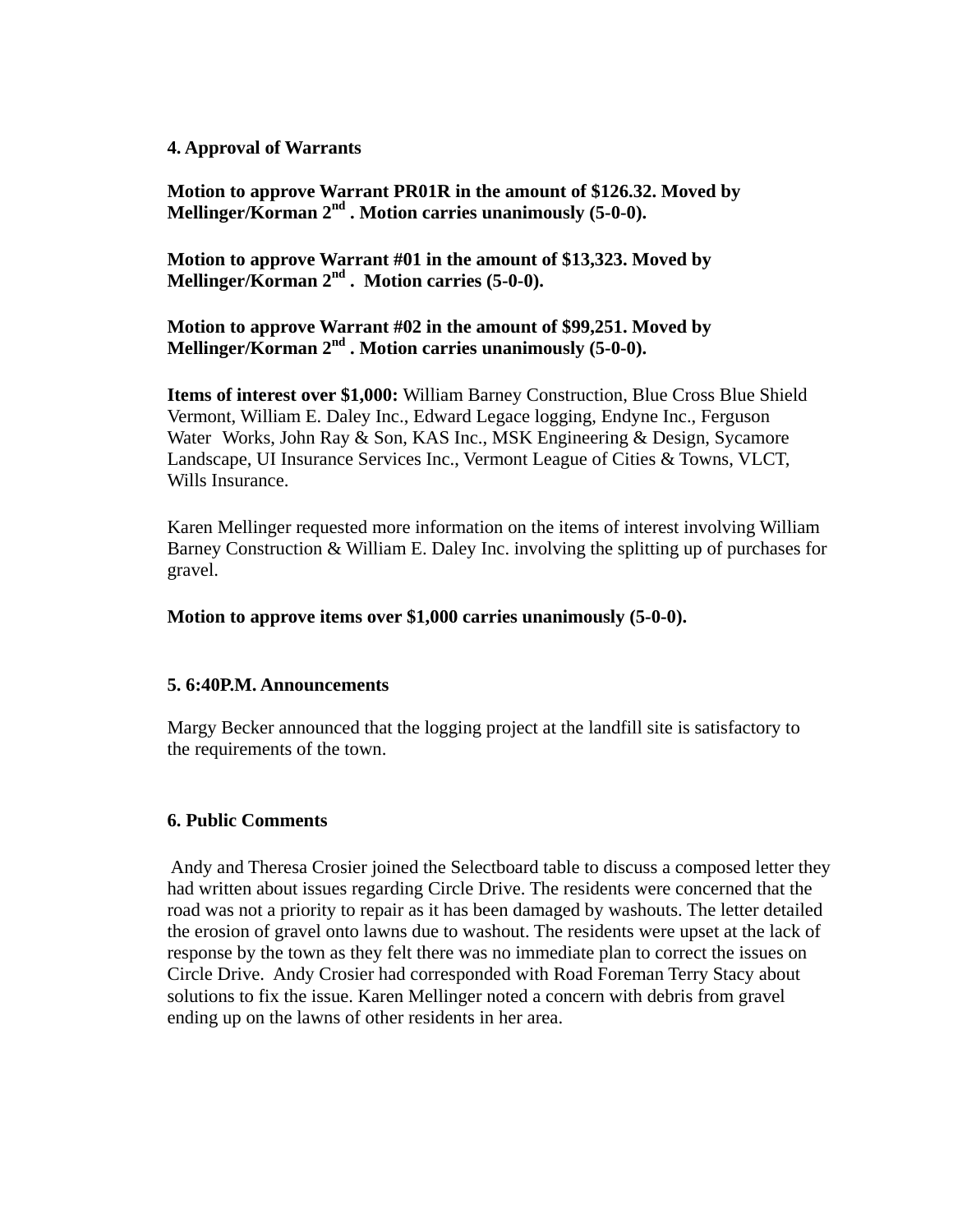Carl Korman suggested the town consider retaining an Engineer to analyze and advise the Selectboard of solutions to issues regarding road reinforcement to prevent erosion and water runoff. Craig Bruder commended Andy and Theresa Crosier on their persistent ability to have the issue brought before the Selectboard. He suggested that information gives the Selectboard a "paper trail" to assist in prioritizing what needs to be done.

 Charlie Hall joined the Selectboard to provide an update of the current status to issues he had been facing that was addressed to the Selectboard on July 1, 2013. Charlie Hall initially reported issues with regards to flooding on his property, and noted that he was in correspondence with Ken Harrington and other individuals with experience in maintaining roads to prevent the flooding he was currently experiencing. Ken Harrington explained dimensions of culverts and which ones were more effective. Charlie Hall acknowledged that he had also spoke with Road Foreman Terry Stacy about the issue.

## **7. Parking Ordinance: 3rd Reading of Amendment to limit parking on Dunham Avenue, Buck Hill Road, and Church Street**

 The Selectboard presented a revised draft of the town's parking ordinance. Margy Becker acknowledged that Carl Korman had been working with her to update and define the waiver penalties and amounts to be paid in terms of fees for violations. Section 7 was re rafted to notify residents of a \$35 full penalty if the violation was contested and upheld, or a \$25 waiver penalty in which can be paid to avoid paying the full penalty and/or prevent any further legal action on the part of the violator. Language was also added regarding enforcement in appeals processing.

Craig Bruder acknowledged to the Selectboard that after a  $3<sup>rd</sup>$  reading of the ordinance it was within their right to act on officially adopting the revised ordinance. It was noted that further hearings were needed within the process of formally adopting the revised ordinance. Karen Mellinger entertained a motion to approve the new parking ordinance for Town of Shaftsbury.

 Margy Becker noted that a petition to challenge the ordinance was available for residents and that the ordinance must be published in at least five different locations in town. Suggestions to publish the ordinance amendments in newspapers and other circulations was also entertained by the Selectboard. It was noted that 5% of qualified voters could petition to call a meeting of disapproval.

 **Motion to adopt Parking Ordinance to limit parking on Dunham Avenue, Buck Hill Road, and Church Street. Moved by Karen Mellinger/Mitchell Race 2nd . Motion carries unanimous (5-0-0).**

### **8. Twitchell Hill Road drainage concerns**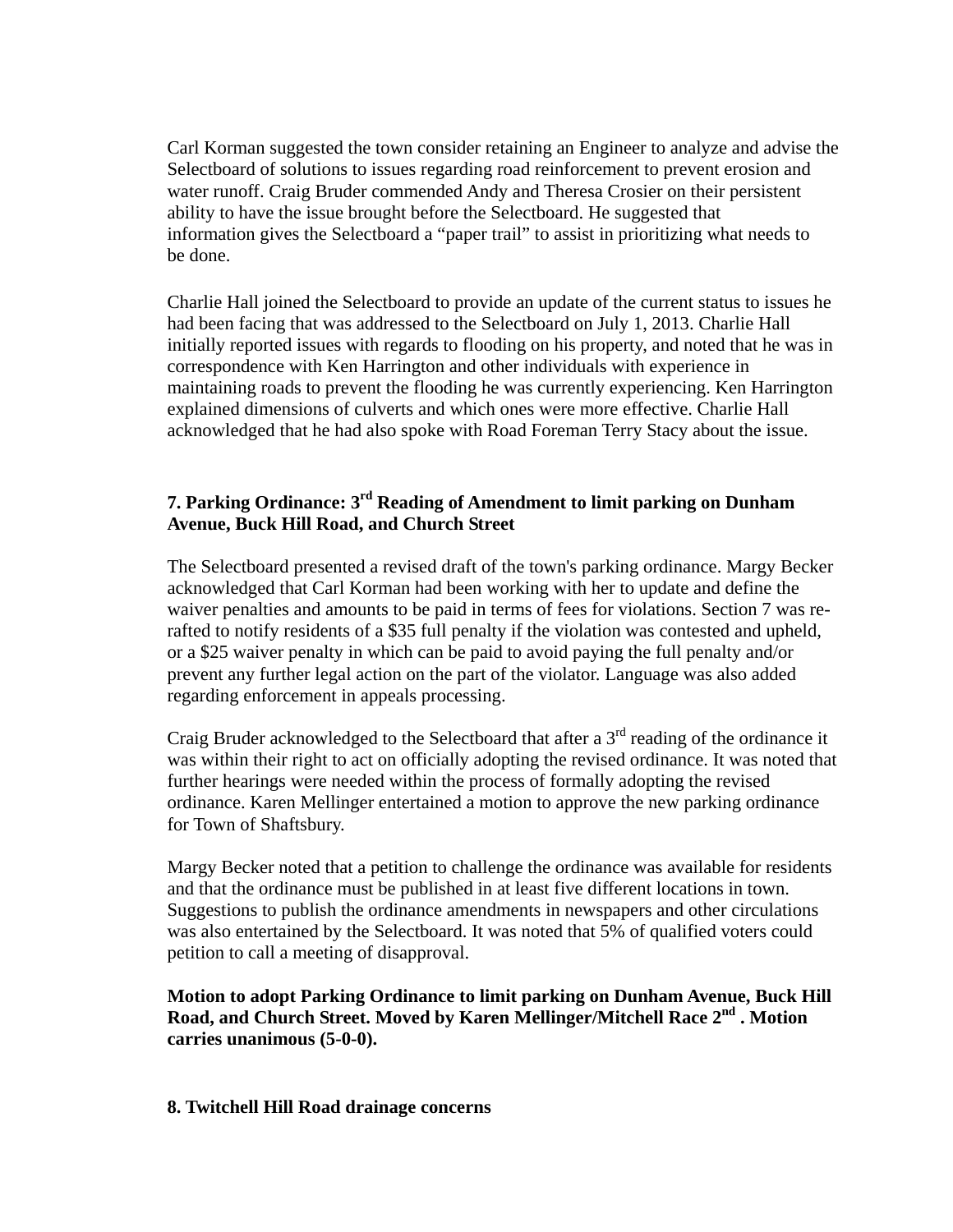Selectboard members Craig Bruder, Carl Korman, Karen Mellinger, and Margy Becker noted that a visit of Twitchell Hill Road was conducted to review the stretch of the hill that had been experiencing issues with the weather and proper drainage from water runoff. The Selectboard established a line of communication with several landowners that live on road to discuss concerns including significant washout of driveways and also an issue with rain water flooding yards and basements.

 Road Foreman Terry Stacy provided to Craig Bruder a rough cost to do concrete ditching on the east side of Twitchell Hill Road in an effort to stem the flooding and estimated a figure between \$4300-\$5000. Karen Mellinger and Carl Korman were concerned about the money and manpower being used for the project feeling that the expense to the town was substantial. Ken Harrington noted that the issue should be addressed sooner than later to prevent further damage and issue.

### **9. Sale of 1988 CAT Excavator**

Margy Becker addressed the Selectboard to inform the members of an open bid for the sale of a 1988 CAT Excavator being sold by the town. Margy Becker announced that a Salvage and Recycling company provided a bid and it was recommended to the Selectboard as a legitimate offer to be accepted. The sale was pending a receipt of a certified bank check by the buyer. It was also pending upon the Treasurer accepting the formal bill of sale.

**Motion to accept bid for the sale of one 1988 CAT Excavator. Moved by Karen Mellinger/Carl Korman 2nd . Motion carries unanimously (5-0-0).**

### **10. Financing Proposals for FY14 Equipment Purchases**

 Margy Becker announced that the town received formal proposals for the financing of the future equipment purchases. It was noted that the local financing company that previously worked with town has not been competitive enough. Margy Becker cited Municipal Leasing Consultants of Grand Isle, VT as having the most competitive rate moving forward. Municipal Leasing Consultants offered a finance rate of 1.98%. It was noted that the total cost for the equipment being financed came in at \$250,629.

 Carl Korman inquired about the options within the Lease agreement. The Selectboard looked into the various fees and costs on the part of MLC and determined that further investigation of the rates was needed before a decision was to be made on which finance company to move forward with.

 A motion was entertained to obtain a seven year lease purchase with MLC and was later withdrawn by Karen Mellinger. Carl Korman 2<sup>nd</sup> the motion to withdraw and was carried unanimously by the Selectboard.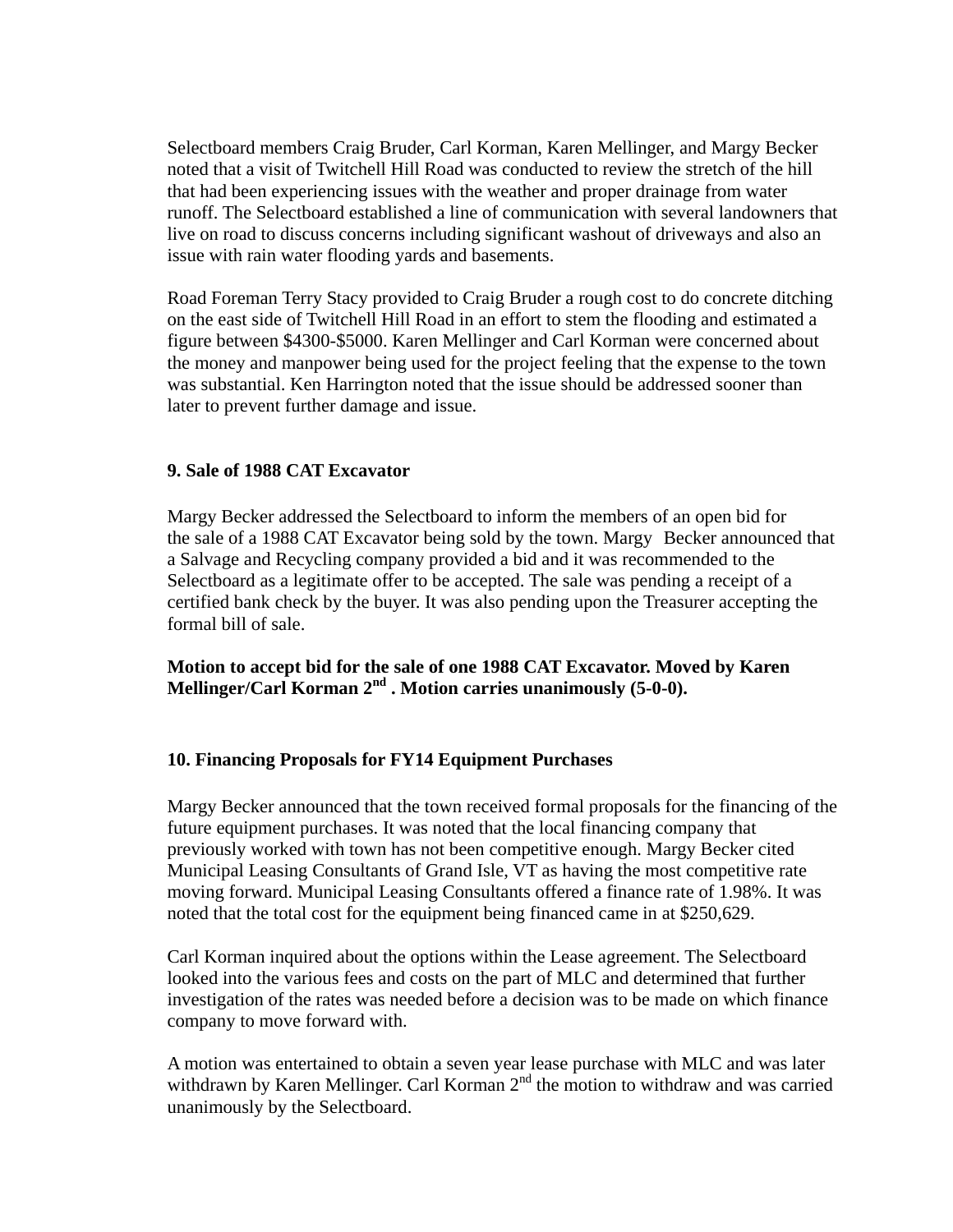### **11. Health Care Reform – Review/discussion of upcoming changes**

 The Selectboard suggested a special session workshop to understand and collect information regarding the upcoming Health Care Reform facing employees of the Town of Shaftsbury. Karen Mellinger suggested that the VLCT come down for workshop to help assist with the decision making process. Margy Becker asked to recuse herself from the final decision process citing a conflict of interest.

### **12. New Town Garage Status Report**

 Karen Mellinger addressed the meeting and explained how the committee was currently in the process of requesting figures on a bare bones pre-engineered Garage and that the committee also is looking into every way to save money on the project. It was noted that the committee sought professional consultation from experts, and that an engineer initially agreed to do a phone conference to advise the committee on how to move forward with the project. Karen Mellinger reminded the Selectboard of committee meetings being held every  $2<sup>nd</sup>/4<sup>th</sup>$  Wednesday of every month.

 Karen Mellinger believed that by next meeting the committee should be able to come before the Selectboard to prepare the SB for a bond vote. It was mentioned that Peter Cross Engineering will be working with the committee as they have worked on garages in North Vermont in the past.

### **13. Town Administrator Report**

 Margy Becker announced to the Selectboard that the Methane Pump at the town's landfill is down again and has become a discouraging problem. It will continue to be monitored and worked on in an effort to correct the problem. Margy Becker noted how Bill Pennebaker doesn't think its the line or the pump in particular, and that the issue needs to be resolved as soon as possible

### **14. Other Business**

Karen Mellinger cited concern of areas around town which require landscaping maintenance and sought more information about possible resources that could made available.

 Karen Mellinger announced that work was being done to procure grants for the town sidewalk project.